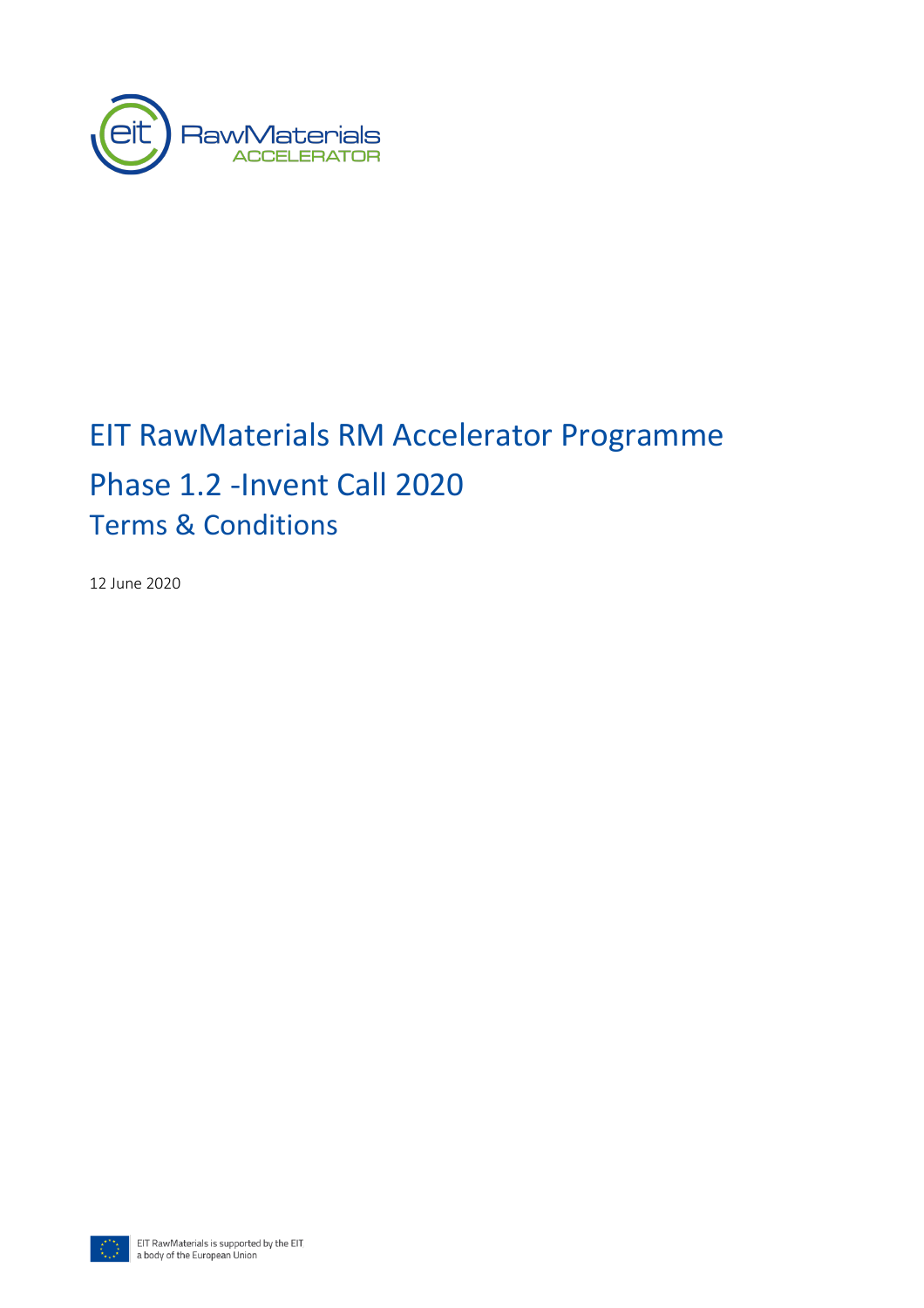

# Introduction to EIT RawMaterials Call to Accelerate Business

This call is for start-ups who consider that they already have an innovative offering (at TRL4-6) - and who see an opportunity in rapidly developing this offering to the exploration, mining, mineral processing, metal & mineral, steel-making and recycling industries as well as suppliers of equipment and tools to these industries.

The call is to apply for Phase 1 of the EIT RawMaterials RM Accelerator Programme.

EIT RawMaterials unites more than 120 core and associate partners and 180+ project partners from leading industry, universities and research institutions from more than 20 EU countries. The EIT RawMaterials partner network is working to accelerate the pace of innovation in the aforementioned raw materials sectors as well as to enhance the development of relevant competences. The EIT RawMaterials partner network is also keen to adopt relevant innovations from start-ups and SMEs. SMEs and start-ups are supported by the EIT RawMaterials partner network in a number of ways. In this call, start-ups are encouraged to apply for Phase 1 of the Accelerator Programme, which aims to support them to rapidly develop their business and customer understanding, making them ready for business in the above raw materials industries.

The EIT RawMaterials Accelerator Programme is unique because it can make introductions to customers in the EIT RawMaterials partner-network who are willing to adopt innovations; furthermore, it connects local and national ecosystems to the pan-European network of pilot & test infrastructure facilities as well as to potential customers. We also supply grant funding to enable your team to participate in the RM Accelerator Programme.

The EIT RawMaterials Accelerator Programme aims to develop start-ups contributing to job creation and accelerating new technology that will have an impact and contribute to the EIT RawMaterials network.

The deadline to submit your application is 3 September 2020. For more information about Phase 1 of the RM Accelerator Programme and EIT RawMaterials, as well as the terms and conditions of participation, please read the enclosed call text in full. Submit your application to Phase 1 of the RM Accelerator Programme online using the following link:

https://www.lyyti.in/EIT\_Raw\_Materials\_Accelerator\_2020\_\_September\_intake\_\_ACP12\_7739

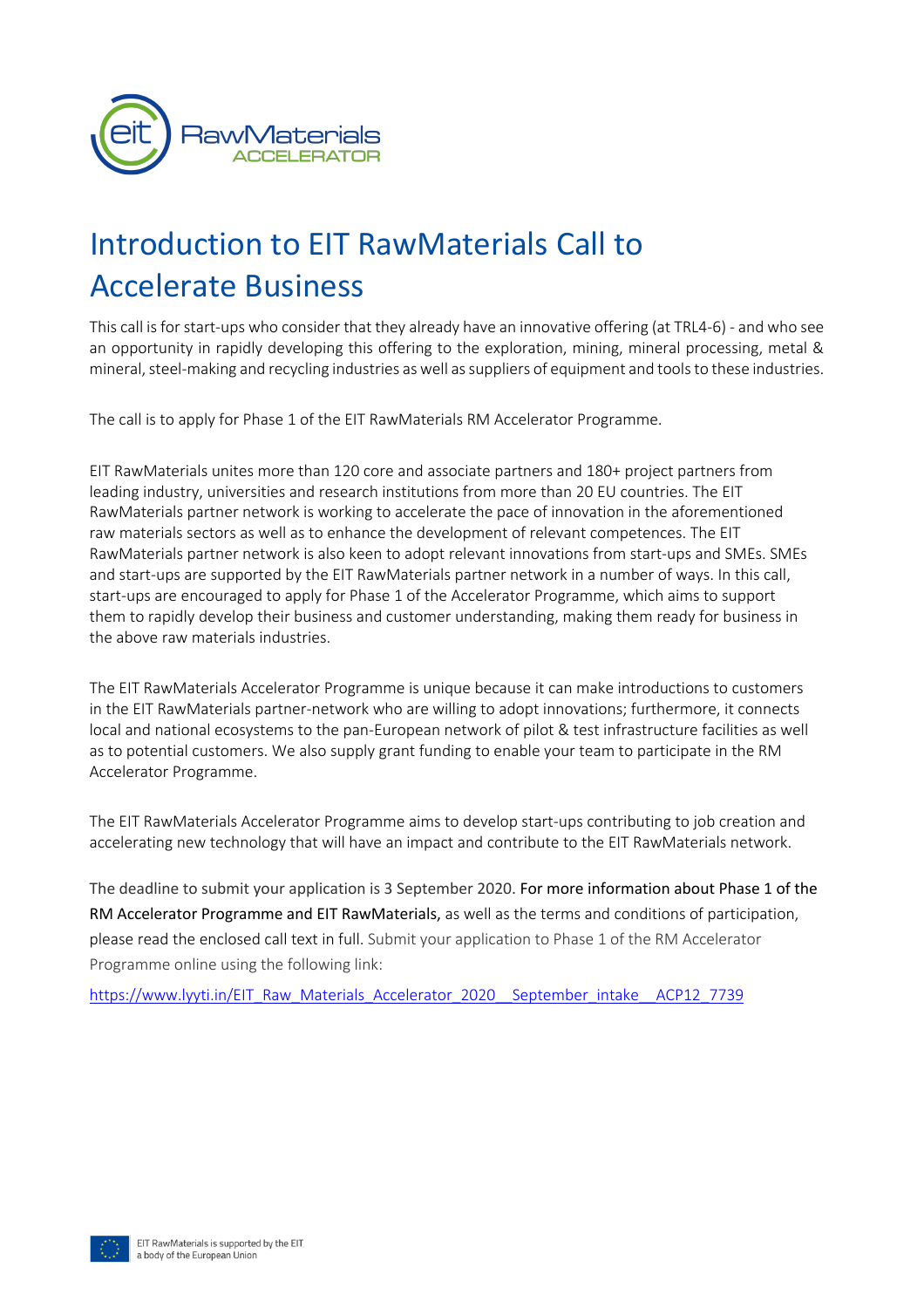

## Contents

| 1.  |      |  |  |  |  |  |
|-----|------|--|--|--|--|--|
| 2.  |      |  |  |  |  |  |
|     | 2.1. |  |  |  |  |  |
|     | 2.2. |  |  |  |  |  |
|     | 2.3. |  |  |  |  |  |
| 3.  |      |  |  |  |  |  |
| 4.  |      |  |  |  |  |  |
| 5.  |      |  |  |  |  |  |
| 6.  |      |  |  |  |  |  |
| 7.  |      |  |  |  |  |  |
| 8.  |      |  |  |  |  |  |
| 9.  |      |  |  |  |  |  |
| 10. |      |  |  |  |  |  |
|     |      |  |  |  |  |  |
|     |      |  |  |  |  |  |
|     |      |  |  |  |  |  |
|     |      |  |  |  |  |  |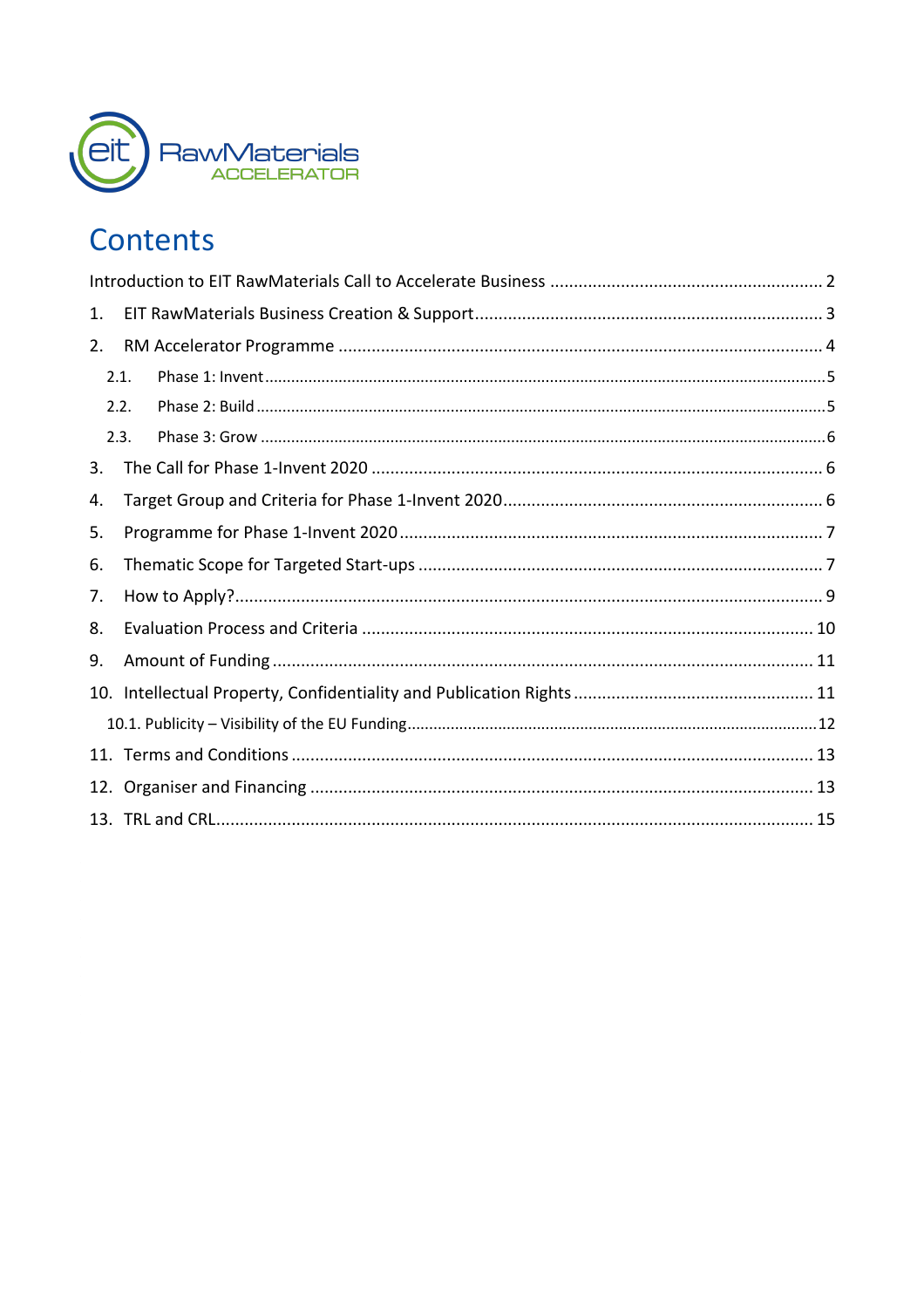

## 1. EIT RawMaterials Business Creation & Support

EIT RawMaterials, initiated and funded by the EIT (European Institute of Innovation and Technology), a body of the European Union, is the largest consortium in the raw materials sector worldwide. Its vision is to develop raw materials into a major strength for Europe. Its mission is to enable sustainable competitiveness of the European minerals, metals and materials sector along the value chain by driving innovation, education and entrepreneurship.

EIT RawMaterials unites more than 120 core and associate partners and over 180 project partners from leading industries, universities and research and technology organisations from more than 20 EU countries. Partners of EIT RawMaterials are active across the entire raw materials value chain: from exploration, mining and mineral processing to substitution, recycling and circular economy. They collaborate on finding new, innovative solutions to secure supplies and improve the raw materials sector in Europe.

EIT RawMaterials aims to significantly enhance innovation in the raw materials sector by sharing knowledge, information and expertise: entrepreneurs, start-ups and SMEs receive funding and support through its partner network and collaboration activities. EIT RawMaterials aims to generate a significant impact on European industrial competitiveness and innovation capacity as well as to empower students, entrepreneurs and education partners to drive Europe towards a circular economy. This will result in introducing innovative and sustainable products, processes and services, as well as talented people who will deliver increased economic, environmental and socially sustainable impact on European society.

EIT RawMaterials has six Innovation Hubs, called Co-Location Centers (CLCs) that represent regional ecosystems connecting business, research and education. Innovation Hubs are located in Belgium, Finland, France, Italy, Poland and Sweden.

Business Creation and Support is one of three areas of activity through which EIT RawMaterials creates an impact on the raw materials value chain. Since 2016, our Booster grant funding for selected start-ups and SMEs has supported over 140 start-ups to accelerate their development from idea to market. Booster funded companies have gone on to provide value for EIT RawMaterials partners.

To increase and advance the support provided to innovative start-ups, EIT RawMaterials has launched an Accelerator Programme. The aim of the Accelerator Programme is to help selected start-ups to more rapidly develop innovative products/services that can generate impact in the raw materials sector.

In addition to customised support and funding, the selected start-ups will also gain access to the EIT RawMaterials partner network, participate in our networking events, and gain visibility through EIT RawMaterials channels. In the long term, supported start-ups and SMEs may join our network as members and continue working with our partners to fully benefit from the ecosystem.

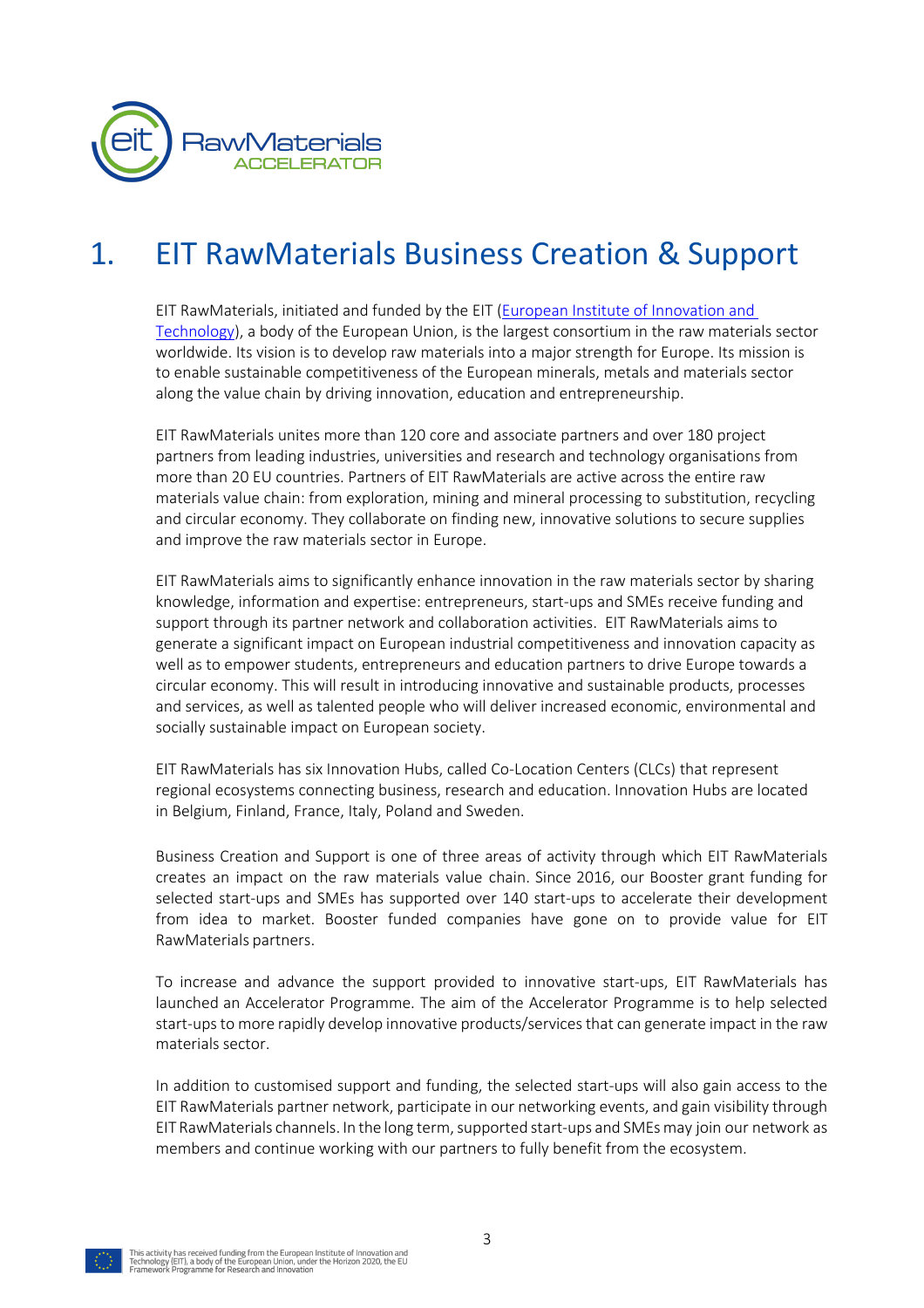

### 2. RM Accelerator Programme

The overall objective for running the RM Accelerator Programme is to improve the market entry success rate of scalable start-ups, focusing on addressing market risk.

The RM Accelerator Programme consists of three phases. There are stage gates between each of the phases, at which start-ups need to gain approval to enter the next phase. Each phase has specific objectives and funding, as well as a specific process and timeline. The support provided in each phase follows a clear process, which consists of groupwork and individual coaching as well as anchoring start-ups in their local and national ecosystems, while at the same time opening up introductions on a pan-European level to partners in the EIT RawMaterials consortium. This process is coordinated by Business Development Managers at EIT RawMaterials. This combination of local anchoring and pan-European opportunities is envisaged to increase the success rate and market opportunities of the selected start-ups.



Figure 1: EIT RawMaterials RM Accelerator Programme

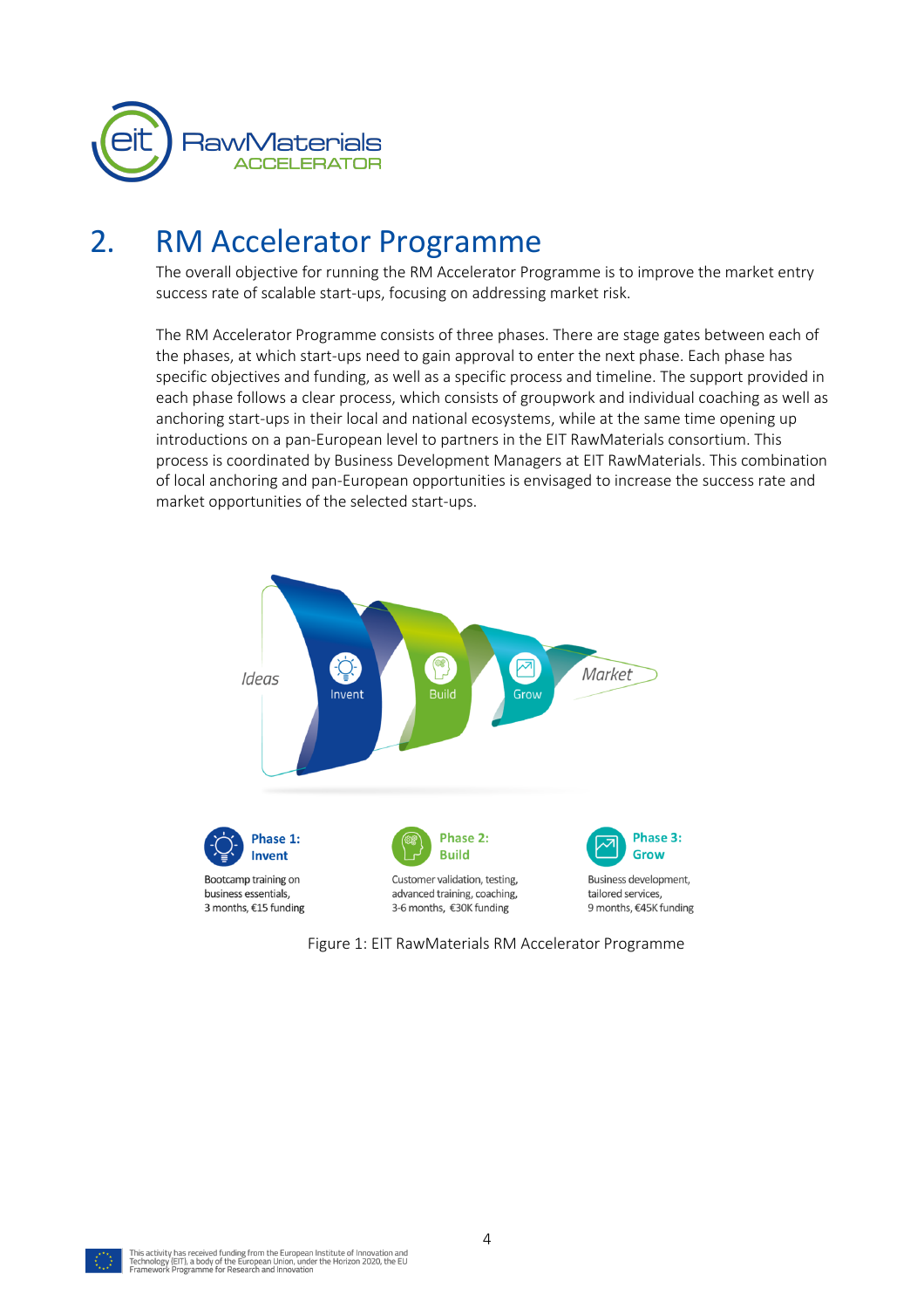

#### 2.1. Phase 1: Invent

Phase 1 is about building proof of concept for the business model in the targeted raw materials market segments. It starts with ideas at TRL 4-6 and aims to find a market niche, to develop a financial model, and to build a business model. Selected start-ups will receive €15K as funding to cover their costs of participating in Phase 1 of the EIT RawMaterials Accelerator Programme. Objectives for Phase 1:

Identify beachhead market, market size, customer pain

- Identify key value drivers, good margin/product and margin/year, estimate financial needs
- Compose a founding team, identify roles and upcoming needs of the team.

Phase 1 has a three-month duration. It starts with a workshop, followed by bi-weekly calls with experts. It ends with a graduation day, at which the start-ups pitch their ideas. Graduation day is also the stage gate to Phase 2 in the Accelerator Programme.

#### 2.2. Phase 2: Build

The purpose of Phase 2 is to validate customer needs and verify business assumptions. The offering provided by the selected start-ups should be at TRL 5-7 and CRL 5.

Selected start-ups receive up to €30K funding to cover their costs of participating in Phase 2. Objectives for Phase 2:

- Validate customer needs, market size and beachhead market, identify regulations and other specific criteria for technical and market entrance
- Validate key value drivers, build a 5-year financial forecast supporting/financing needs and strategy
- Complete a team to support the next step

The RM Accelerator Phase 2-Build programme duration is 3-6 months depending on individual start-ups' development, acceleration, constraints and opportunities. It starts with a two-day workshop, and continues with bi-weekly calls and monthly P2P sessions/expert talks. The progress of the start-ups will be evaluated at a mid-assessment day and after three months, followed by individual assessment of the start-ups to ensure they fulfil the criteria and stage gate to continue to Phase 3.

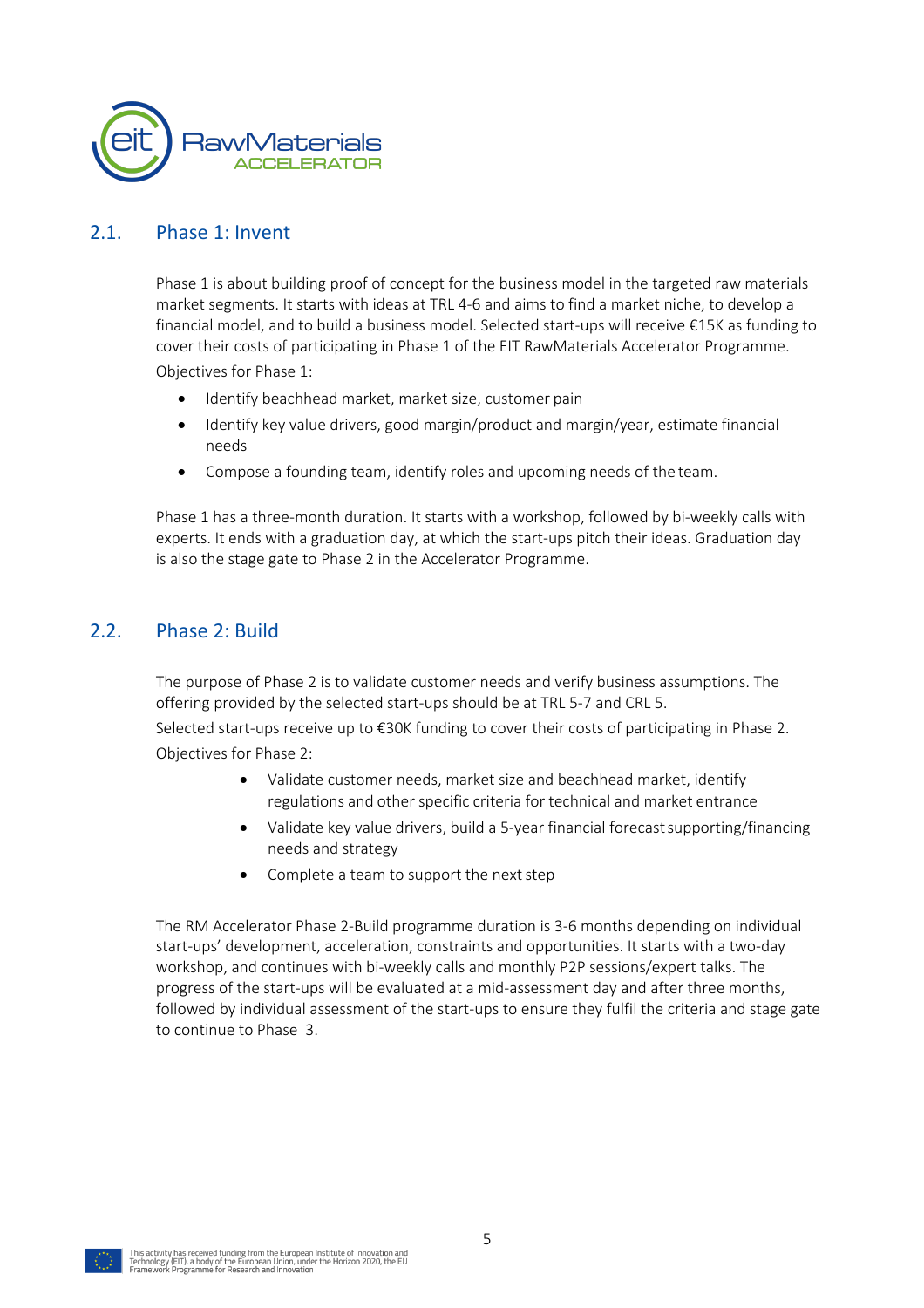

#### 2.3. Phase 3: Grow

Phase 3 aims to get businesses ready for launch. At this stage, the offering of the start-ups should be at a TRL 7-9 and heading for market entrance. Selected start-ups will receive up to €45K as funding to support their participation in Phase 3.

Objectives for Phase 3:

- Move from early adopters to early majority market; start exploring follow up markets
- Significant sales or financing deals
- Expand the team

Phase 3 starts with a two-day workshop aiming to set a tailored project plan for each start-up, which consists of goals and support actions, in order to develop the start-up's activities in the following six to nine months. In addition to the continued support of a Business Development Manager from the local Innovation Hub (CLC), other support actions may include use of the infrastructure of EIT RawMaterials partners for tests and pilot studies, as well as further linking and introduction to industry partners as validation partners and potential customers. These and similar types of activities are envisaged as a means to prepare the start-up for future investment rounds as well as providing a basis to scale their business.

### 3. The Call for Phase 1-Invent 2020

EIT RawMaterials will launch the RM Accelerator Programme for year 2020 and with this call will select maximum 12 start-ups that will enter Phase 1 (intake 2 2020).

The RM Accelerator Call Phase 1.2-Invent 2020 will open during week 21 2020 and the deadline for application is Thursday, 3rd of September 2020 at 17:00 CET.

Phase 1 will start in September and finish at the end of December 2020, and final dates and times for the programme activities will be communicated on announcement of the selected start-ups for Phase 1.

## 4. Target Group and Criteria for Phase 1- Invent 2020

The target group and criteria for the RM Accelerator Phase 1, 2020 are as follows:

• Start-ups with an innovative idea/solution

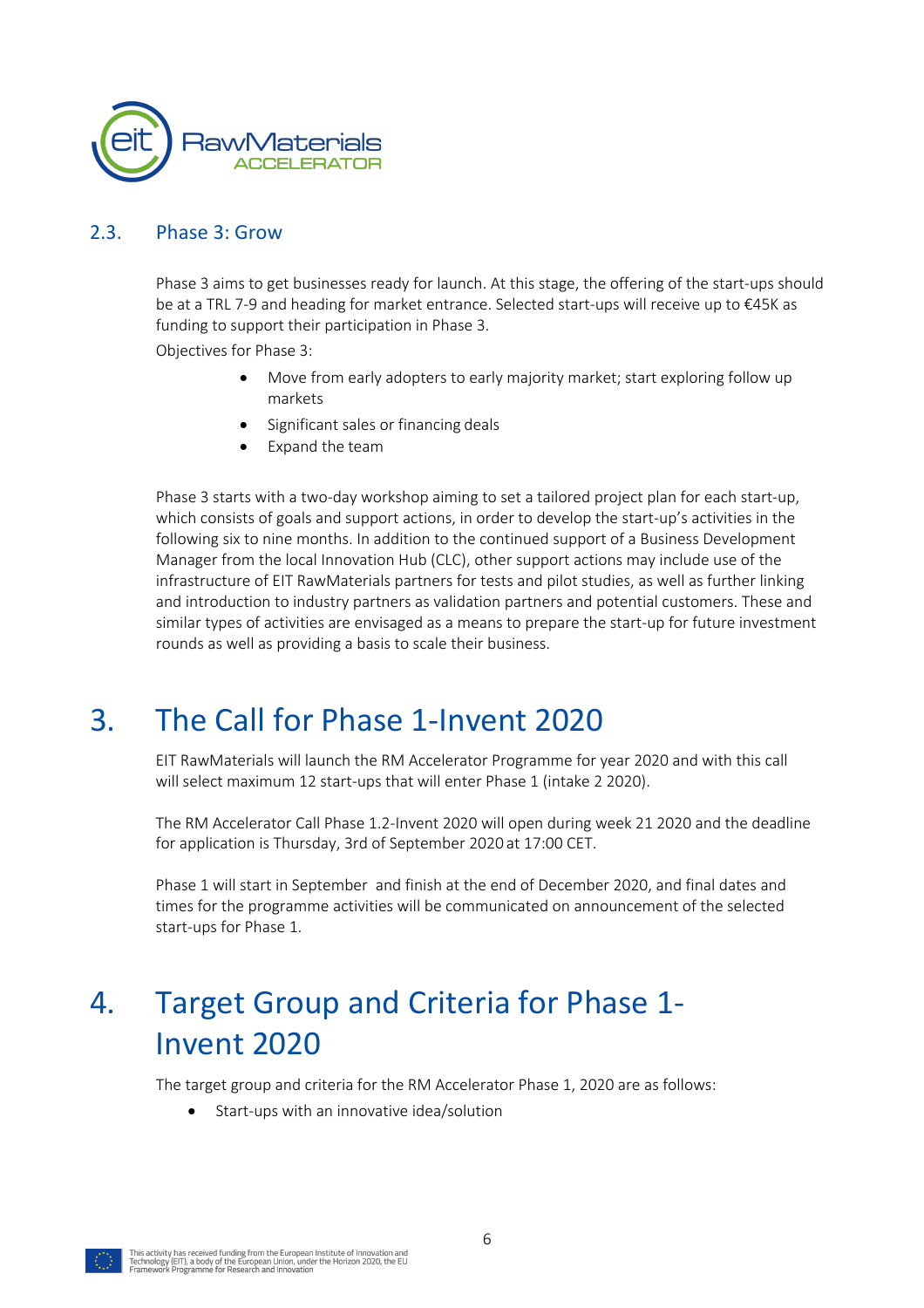

- The stage of the solution should be ready for acceleration, TRL 4-6 (no more basic research)
- Start-ups do not need to be a legal entity to enter Phase 1
- Start-ups need to have a team of two or more entrepreneurs
- Start-ups need to be prepared to work full-time with a dedicatedteam
- Start-ups need to commit to the proposed methodology and activity plan of the program
- Start-ups that are funded for the same activity by another KIC (Knowledge and Innovation Community) are not eligible

### 5. Programme for Phase 1-Invent 2020

RM Accelerator Phase 1 will start with a three-day workshop, gathering all 12 teams with two participants from each selected start-up. The workshop is planned to be held during last week of September. The location and date will be communicated alongside the announcement of the selected companies. At this workshop, the selected start-ups will be provided with more details about the Accelerator Programme process, including expectations for Phase 1 as well as a personal introduction to their appointed business coach, who will attend the workshop and actively support each team to progress.

The next tool for individual coaching in the acceleration process will consist of five bi-weekly calls, supporting the development in building the concept from its current stage. The bi-weekly calls will be held by a process leader and your coach and run by videoconference. The format will be discussion-based, with action plans put forward and "home lessons" to prepare for the next call.

Graduation Day will be held in December 2020. It will consist of a two-day workshop starting with pitch training followed by the final pitching session. The pitching is mandatory and is one part of the evaluation for the stage gate to Phase 2, the next step in the Accelerator Programme.

In order to integrate and link new innovations to the EIT RawMaterials consortium, we will invite our partners to be involved in selected activities, thereby increasing impact and supporting progress. Observe there might be changes of format on how workshops are performed due to COVID-19 crisis and travel restrictions.

## 6. Thematic Scope for Targeted Start-ups

Europe is home to world-leading manufacturing industries, game-changing innovative technologies and an entrepreneurial infrastructure that can enable the transition to a resource efficient, sustainable society, as envisioned in the EU 2020 agenda. A sustainable supply of mineral resources (metals, construction materials) is vital for the development of these core industrial activities and their long-term economic success. However, Europe has become highly dependent on imports of these mineral resources, particularly critical raw materials, and this is a key threat to the future of European businesses.

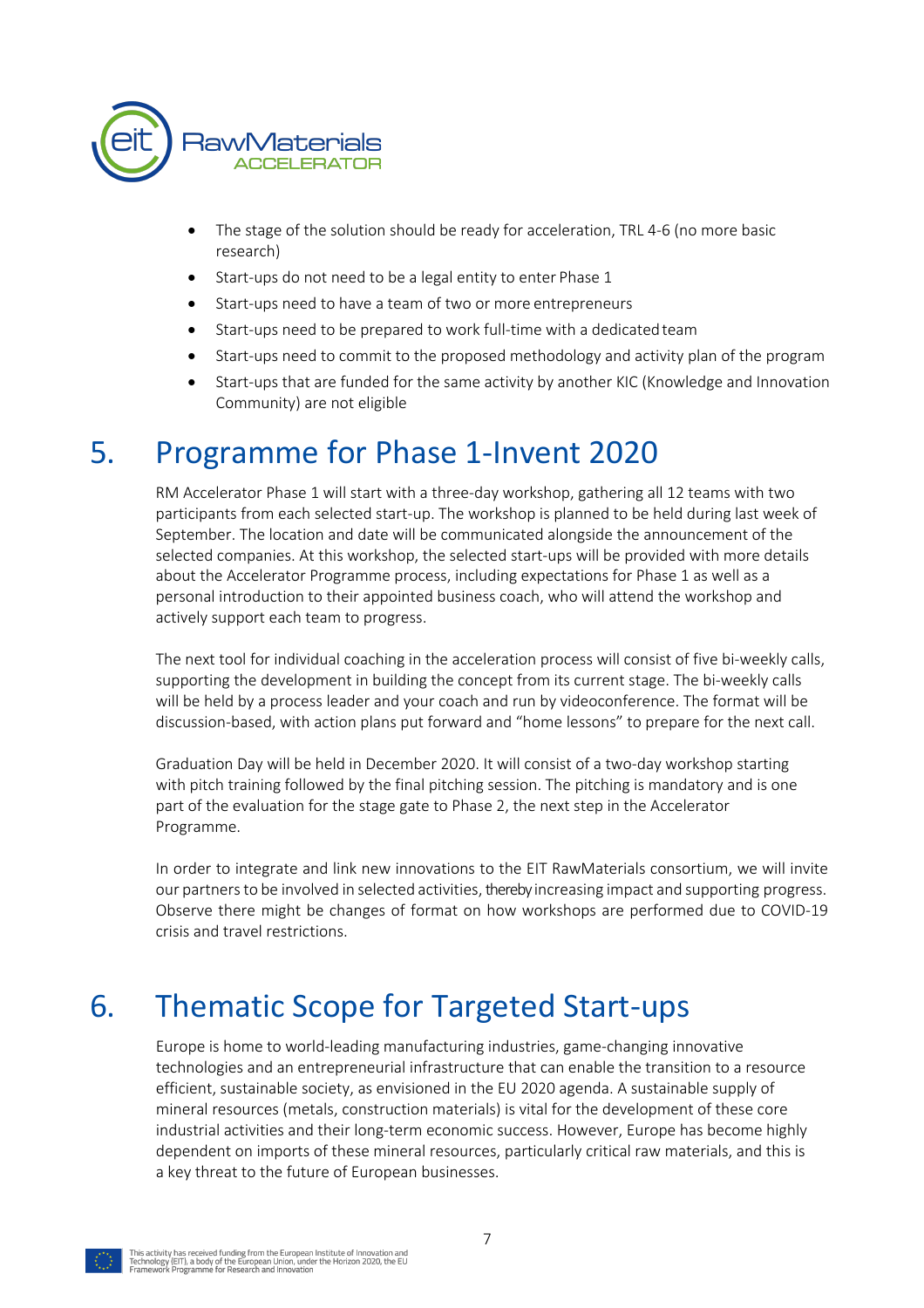

Through activities in the area of business creation and support, EIT RawMaterials aims to support new businesses that contribute to our vision of developing raw materials into a major strength for Europe along the whole materials value chain, as follows:

- 1. Exploration and raw materials resource assessment
- 2. Mining in challenging environments
- 3. Increased resource efficiency in mineral and metallurgical processes
- 4. Recycling and material chain optimisation for End-of-Life products
- 5. Substitution of critical and toxic materials in products and for optimisedperformance
- 6. Design of products and services for the circular economy

In particular, the supply of a range of metals and minerals is the main target of the EIT RawMaterials innovation community. Bio-based and polymer materials will be considered only in view of their substitution potential of critical and toxic materials and for optimised performance or for multi-material product recycling. Petrochemical raw materials, food/agricultural raw materials and common minerals construction materials are excluded.

The activities of EIT RawMaterials in the area of business creation and support seek to boost innovative start-ups and SMEs working within the following themes:

- 1. Exploration: Technologies and solutions for improved and new mineral exploration. As an example, solutions could include:
	- *a. New and improved geological models, better exploration model understanding and techniques for going 3D/4D, drones, etc.*
	- *b. New instrumentation, methods and technologies for more reliable, cheaper, faster and safer mineral exploration, including technologies and services for innovative data acquisition, big data analysis/handling and utilising existing/historical data sets for exploration and mining.*
	- *c. Application of new innovations, new geological models and rethinking/re-evaluation of geological settings/prospects to provide new exploration prospects and mining targets.*
- 2. Intelligent Mining. Technologies and solutions for more efficient, safer and sustainable modern mining. As an example, solutions could include:
	- *a. Application of new technologies/services for more efficient production, better safety, better utilisation of equipment and personnel for mining. Autonomous mining equipment, Internet of Things, virtual reality, UAVs/robotics, automation, real-time data that will improve planning, scheduling of operations and delivering better efficiencies and cost savings. Self-aware and safe machines that are capable of ordering their own spare parts and service engineers, and are connected to each other, control centres and back offices far away.*
	- *b. Innovative services, approaches and products which increase public understanding and awareness of the need for raw materials, exploration and mining, ensure corporate social responsibility and social license to operate as well as added values of mining including remediation.*
- 3. Mineral and metallurgical processes: Technologies and solutions for mineral and metal processing and for improved materials production. As an example, solutions could include:

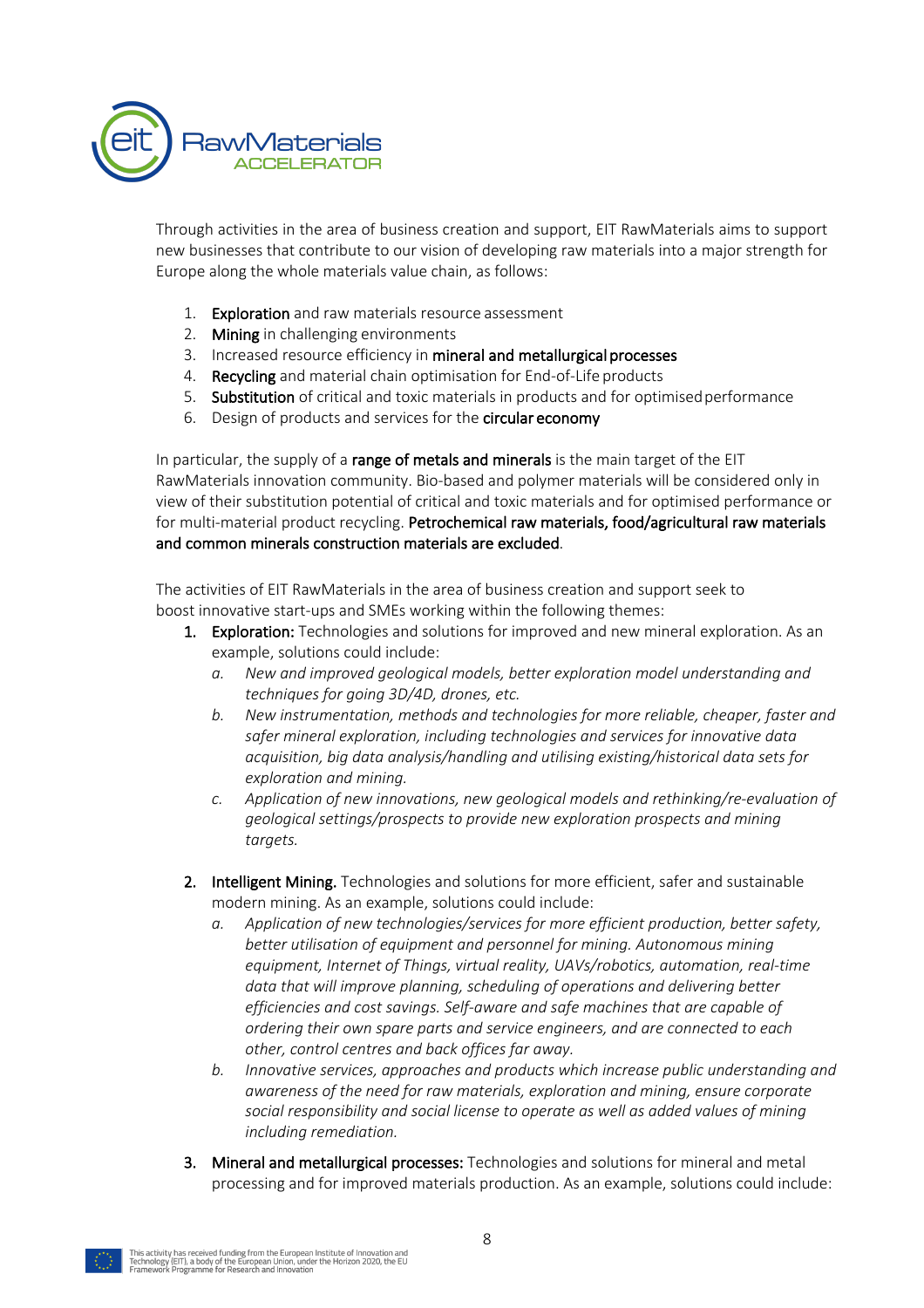

- *a. Optimised extraction and production processes for metals and alloys, improving the efficiency of the process, using less energy and water, reducing cost and the production of waste.*
- *b. Technology that address equipment-damage problems such as wall thinning, creep or corrosion.*
- 4. **Recycling:** Technologies and solutions for materials supply from secondary sources and recycling. As an example, solutions could include:
	- *a. Solutions for recycling of end-of-life products, extraction from industrial residues, tailings, urban and landfill mining (e.g. WEEE, batteries, magnets, solar cells etc.)*
	- *b. Cost-efficient and clever collection, dismantling and sorting of waste.*
- 5. **Substitution of critical and toxic materials and for optimised performance:** New technologies or services that make it possible to substitute or use lower quantities of critical or toxic materials in key industries. For example:
	- *a. Substitution of critical and toxic metals in specific energy materials, such as platinum in fuel cells, cobalt in lithium ion batteries, or Nd and Dy in Nd-Fe-B permanent magnets.*
	- *b. Substitution of critical and toxic metals like Co and W in carbides, speciality metals in high strength steels and super alloys, including in design and manufacturing.*
	- *c. New material systems that contain less or no critical and toxic materials, for instance, for use in batteries, permanent magnets, solar cells, and thermoelectric and magneto caloric applications.*
	- *d. New or optimised materials for additive manufacturing, e.g. in printable electronics.*
	- *e. New lightweight composites and designs as substitutes for critical materials containing high strength steels and for optimised performance.*
	- *f. Solutions that integrate new materials into a circular economy, e.g. technology and business that enables and builds upon the reuse and recycling of newly developed, high performance materials.*
	- *g. New products, systems and services for optimised raw materials use, particularly with respect to mobility and energy technologies.*
- 6. **Circular economy**: Solutions and business models implementing circular economy concepts, *e.g. new business models for resource recovery, product life extension (repairing, re-manufacturing, etc.), product as a service, sharing platforms.*

## 7. How to Apply?

For RM Accelerator Phase 1-Invent 2020, interested candidates should apply via the link provided below. Candidates are asked to file an Application form (five-page template) describing their start-up, their innovation and application to EIT RawMaterials. All applications, pitching and reporting should be done in English.

Link to online application submission: https://www.lyyti.in/EIT\_Raw\_Materials\_Accelerator\_2020\_\_September\_intake\_\_ACP12\_7739

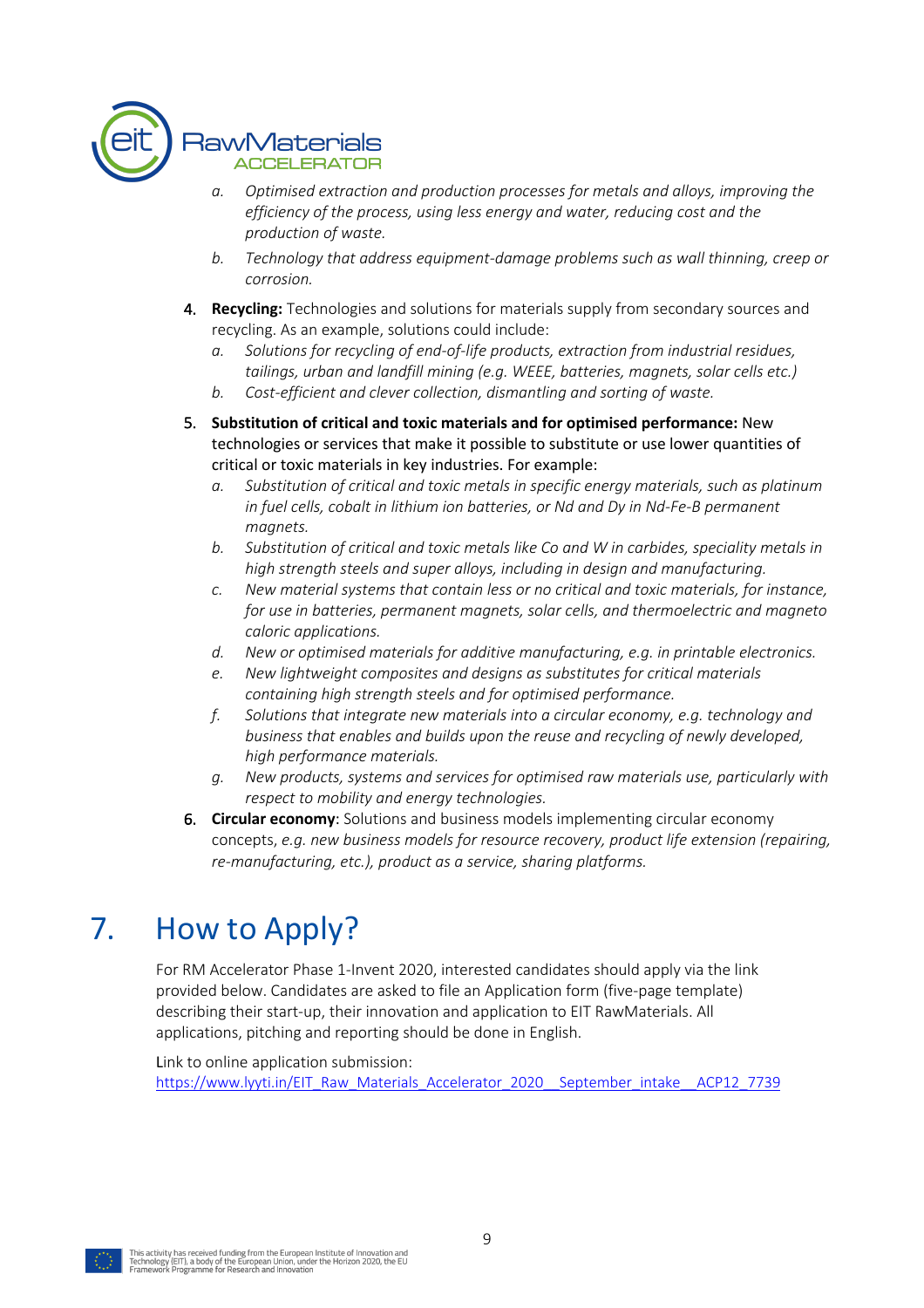

The evaluation process is as follows:

- 1. The deadline for application is Thursday, 3rd of September 2020. In case of any matters/ issues, please contact Lorena Jurado, Business Development Manager at EIT Raw Materials Innovation Hub South, at lorena.jurado@eitrawmaterials.eu.
- 1. The evaluation and selection of start-ups will be undertaken by each Innovation Hub (CLC) following the evaluation process and criteria explained below.
- 2. All six Innovation Hubs will select 2-3 start-ups for Phase 1.2 of the Accelerator Programme 2020.
- 3. During mid-September 2020, the 12 selected start-ups/teams will be announced and contacted by their respective Innovation Hub (CLC).
- 4. Non-selected start-ups will be contacted by their Innovation Hub (CLC) to provide feedback and potential alternative support.
- 5. The selected start-ups will sign a project agreement with the Innovation Hub (CLC) legal entity, describing all parties' obligations.

### 8. Evaluation Process and Criteria

The evaluation will be undertaken by EIT RawMaterials staff at each of the six Innovation Hubs around Europe. This will be done on the basis of your five-page proposal, using the criteria described below.

Under each of the following criteria, applications will be judged on the scale 0: Non-existent, 1: Very poor, 2: Poor, 3: Fair, 4: Good, 5: Excellent. The final score will be weighted as indicated. The Innovation Hubs have the sole decision-making authority, and no appeals will be considered.

| <b>CRITERIA</b>                                                         | WEIGHTING |
|-------------------------------------------------------------------------|-----------|
| 1. TECHNICAL EXCELLENCE, TECHNOLOGY READINESS LEVEL (TRL) AND IP STATUS | 25%       |
| 2. BUSINESS RELEVANCE, POTENTIAL AND CUSTOMER READINESS LEVEL (CRL)     | 30%       |
| 3. QUALITY OF THE TEAM                                                  | 30%       |
| 4. QUALITY OF THE PROJECT PLAN, BUDGET & OUTPUT                         | 10%       |
| 5. QUALITY OF THE KPIs and BACKFLOW                                     | 5%        |

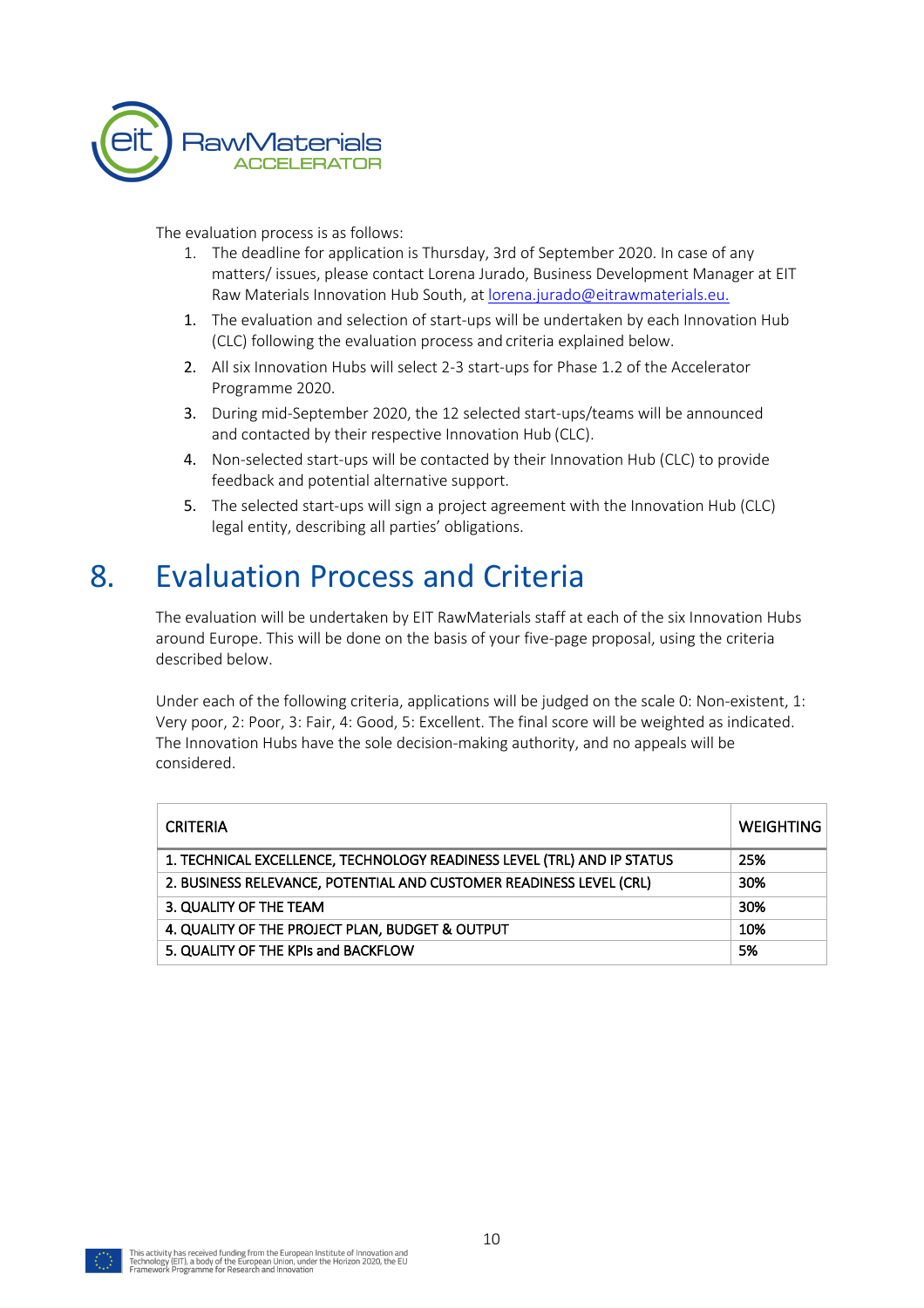

Please note that we will favour projects which contribute to the following key performance indicators:

- New products or services introduced in the market within 3years
- New jobs to be created in raw materials sector
- Private investment and other funding attracted by the start-ups

### 9. Amount of Funding

The funding for the RM Accelerator Phase 1-Invent will be given directly to the start-up team/company to support costs such as working hours and travel and accommodation costs connected to actively participating in Phase 1.

EIT RawMaterials requires a contract, essentially a project agreement in which each start-up will commit to following the proposed methodology and participating in the activities included in Phase 1, in order to receive that grant.

By signing the project agreement for Phase 1 of the EIT RawMaterials RM Accelerator Programme, the start-up agrees that the funding of €15K will be part of the total sum of funding if the start-up proceeds to Phases 2 and 3 of the programme. The total amount of funding from the EIT RawMaterials Accelerator Programme will be the basis for negotiation of the terms for a financial back-flow to EIT RawMaterials when the start-up enters and signs the project agreement for Phase 2. If the start-up chooses not or does not qualify to progress to Phase 2, no back-flow scheme will be applied to the funding received during Phase 1.

# 10. Intellectual Property, Confidentiality and Publication Rights

Applicants retain full and exclusive ownership of their prior information and intellectual property rights. By submitting their application, applicants confirm that they hold ownership of or have legally secured the right to use all elements of the innovative product or service, and that the provided materials and information do not infringe any intellectual or other property rights, including patents, of any other persons, companies or other entities. Elements of the submission that are based on rights held by others, such as patents, shall be marked as such in the submission.

EIT RawMaterials and their authorised representatives in the programme undertake to ensure the confidentiality of the projects presented and developed throughout the programme.

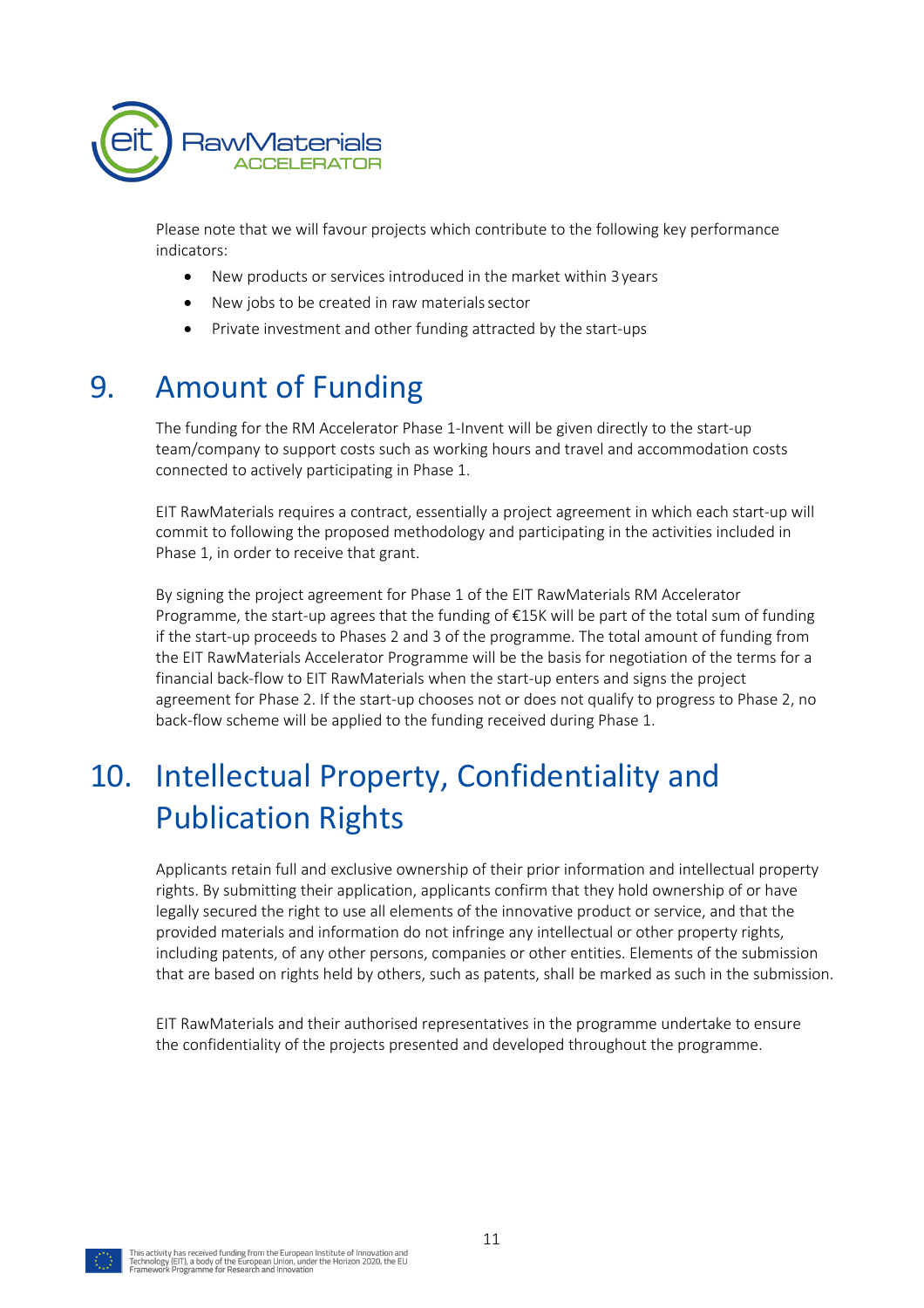

By submitting their application, applicants consent that EIT RawMaterials and its Innovation Hubs will collect, transfer, process, store and delete their data under aforementioned conditions.

Applicants agree that if they are selected, their data, the receipt of their grant, and nonconfidential information about their project, may be used by EIT RawMaterials and their authorised representatives without compensation for promotion of their activities. Nonconfidential information related to the project will be only provided after authorisation of the applicants or the one marked with "public summary".

By submitting the application for the EIT RawMaterials Accelerator programme, applicants agree to the EIT RawMaterials Privacy Policy.

#### 10.1. Publicity – Visibility of the EU Funding

#### Publicity by the selected startups

The selected companies must promote the EIT RawMaterials Accelerator Programme grant and its results, by providing targeted information to multiple audiences (including the media and the public) in a strategic and effective manner. A communications package including guidelines will be provided to all selected companies.

Unless EIT RawMaterials requests or agrees otherwise or unless it is impossible, any communication activity related to the action (including in electronic form, via social media, etc.) must:

- a) display the EIT RawMaterials logo with the EU emblem (the EU emblem should be 1/3 of the size of the EIT RawMaterials logo and the minimum height of the EU flag to be used is 4.5mm) and
- b) include the following text:

*"This activity has received funding from the European Institute of Innovation and Technology (EIT), a body of the European Union under the Horizon 2020, the EU Framework Programme for Research and Innovation".* 

When displayed together with another logo, the EIT RawMaterials logo and EU emblem must have appropriate prominence.

For the purposes of their obligations, the selected companies may use the EIT RawMaterials logo and the EU emblem without first obtaining separate approval from EIT RawMaterials.

This does not, however, give them the right to exclusive use.

Moreover, they may not appropriate the EU emblem or any similar trademark or logo, or seek any other intellectual property rights in relation thereto, whether by registration or by any other means. EIT RawMaterials reserves the right to revoke the above right of use at any time in its sole and unfettered discretion.

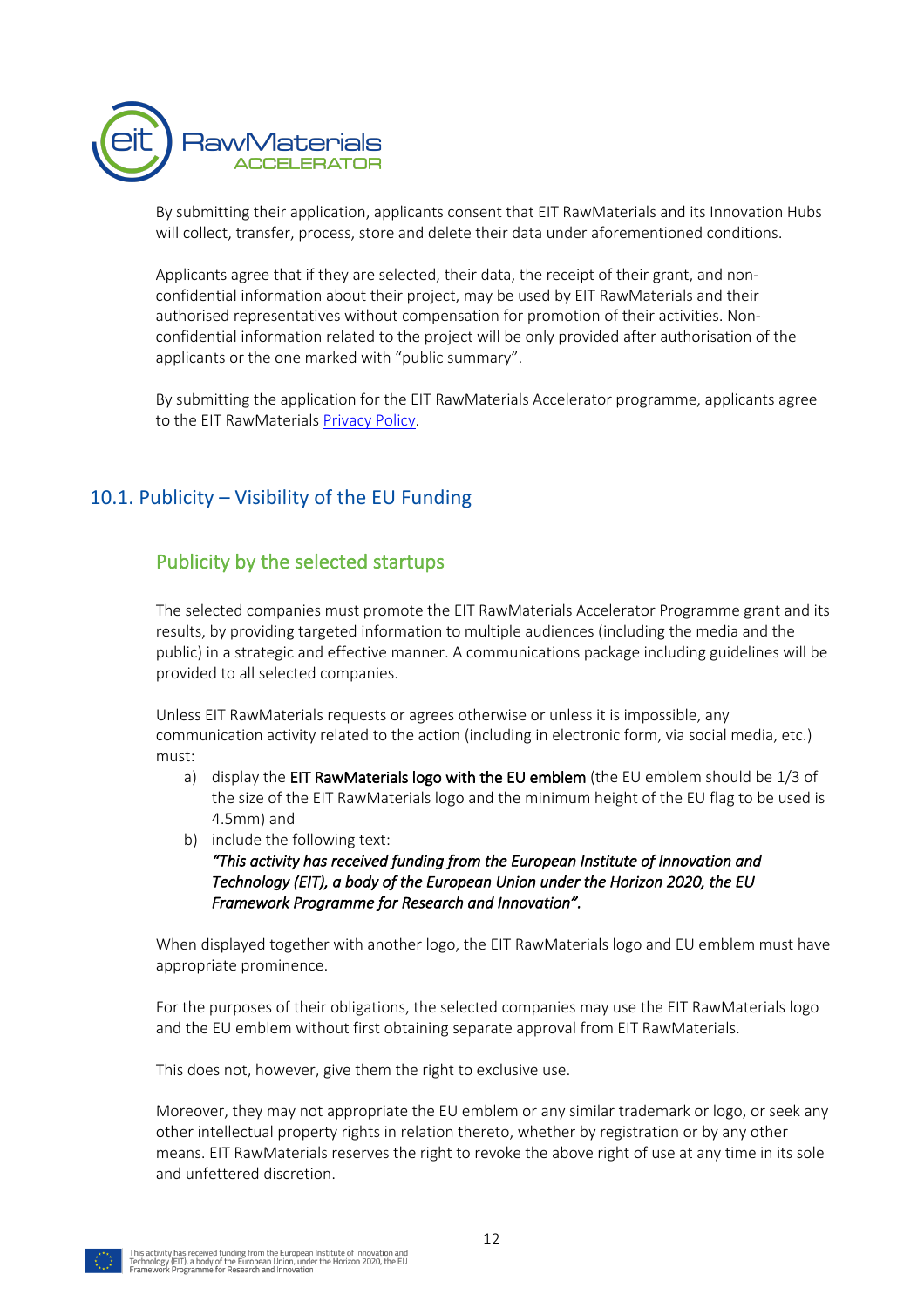

#### Publicity by EIT RawMaterials

EIT RawMaterials may use, for its communication and publicising activities, information relating to the action, documents (notably summaries) for publication as well as any other material, such as pictures or audio-visual material that it receives from the participants (including in electronic format).

EIT RawMaterials will publish the names of the funded companies, their origin, the amount of the grant and its nature and purpose — unless they have requested to waive this publication (because disclosure risks threatening their security and safety or harms their commercial interests).

Photos and videos taken by EIT RawMaterials during EIT RawMaterials events where the selected companies will feature are the sole property of EIT RawMaterials.

### 11. Terms and Conditions

By submitting their application form, applicants agree to the Terms and Conditions, which form part of their submission. EIT RawMaterials reserves the right to make reasonable amendments to these Terms and Conditions. Amendments and additions to these Terms and Conditions shall be valid if communicated in writing on the EIT RawMaterials website or otherwise made available to the applicants. These Terms and Conditions are governed by the laws of Germany. Any disagreement or dispute which may arise in connection with these Terms and Conditions which cannot be settled amicably will be brought before the courts of Berlin, Germany. To the maximum extent permitted by law, under no circumstances and under no legal theory whether in tort (including negligence) contract or otherwise shall EIT RawMaterials and the Innovation Hub (CLC) legal entities be liable for any special indirect, punitive, incidental or consequential damages, including loss of profit. You may withdraw your application any time by informing us by email or withdrawing your registration any time.

### 12. Organiser and Financing

Phase 1 of the Accelerator programme is organised by EIT RawMaterials and its regional Innovation Hubs (CLCs), which act as managing partners in coordinating the collection, evaluation, award and follow-up process at regional level. Interested applicants are invited to contact the relevant Innovation Hub staff (e.g. Business Development Managers) in advance to preliminarily discuss their ideas.

For questions and more information please contact the Business Development Manager at your nearest Innovation Hub (CLC) or Nestor Coronado, Head of Business Development at EIT RM GmbH for guidance.

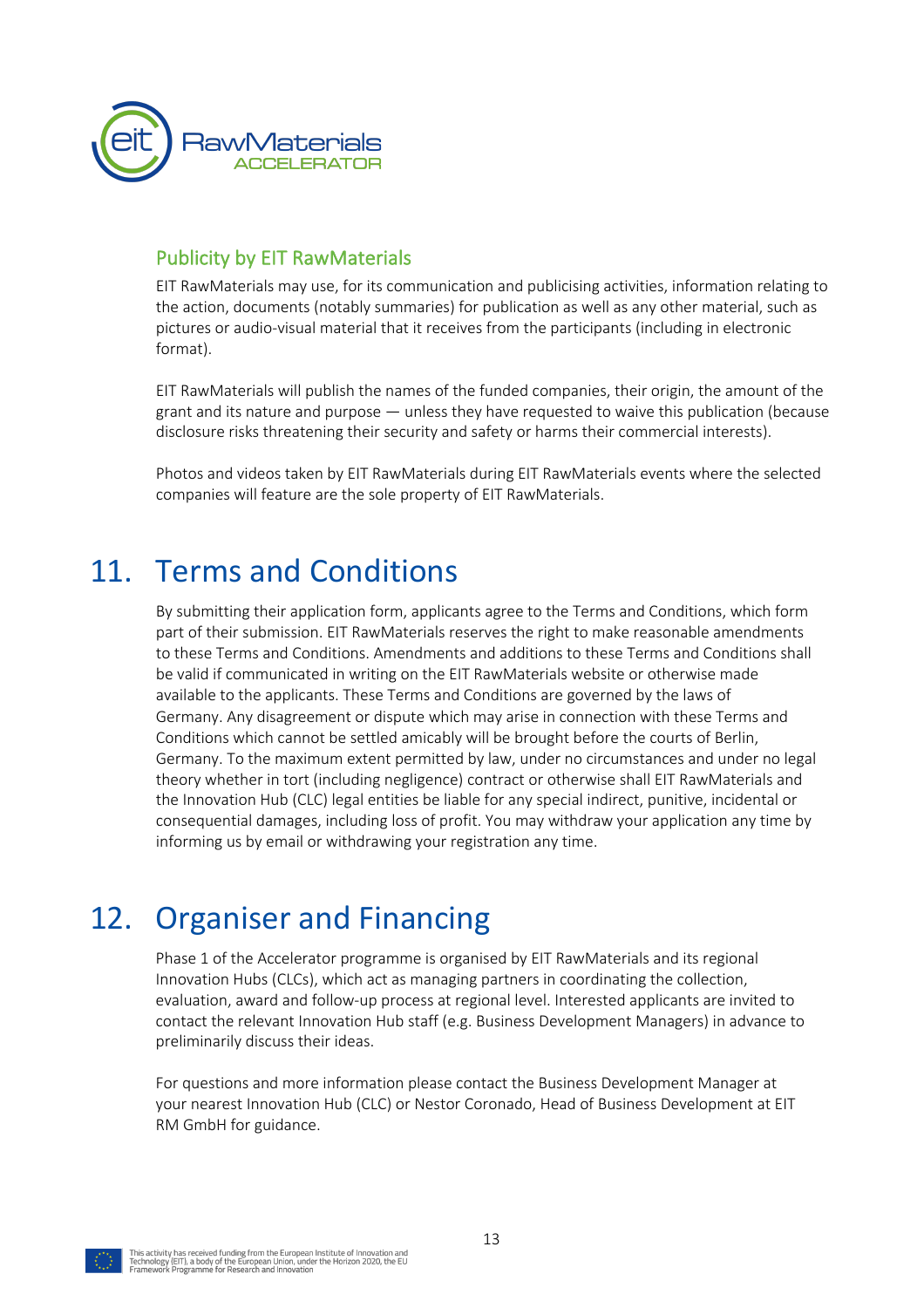

The list of Innovation Hubs (CLCs) and the countries covered by each are as follows:

• **Innovation Hub (CLC) Baltic Sea**: Finland, Southern Sweden, Norway and the Baltic States

Catherine Bounsaythip, catherine.bounsaythip@eitrawmaterials.eu Mikko Korhonen, mikko.korhonen@eitrawmaterials.eu

• **Innovation Hub (CLC) Central**: France, Southern Germany, Switzerland and Portugal

Nora Groth, nora.groth@eitrawmaterials.eu Ouafae Cohin, ouafae.cohin@eitrawmaterials.eu

• **Innovation Hub (CLC) East**: Poland, Eastern Germany, Slovenia, Croatia, Austria, Greece, Romania, Slovakia.

Markus Klein, markus.klein@eitrawmaterials.eu Antonis Politis, antonis.politis@eitrawmaterials.eu

**Innovation Hub (CLC) North: Northern Sweden, Denmark, Ireland** and Norway

Ulf Orrebrink, ulf.orrebrink@eitarawmaterials.eu

- **Innovation Hub (CLC) South**: Spain, Italy and Hungary Lorena Jurado, lorena.jurado@eitrawmaterials.eu Fabio Pegorin, fabio.pegorin@eitrawmaterials.eu
- **Innovation Hub (CLC) West**: Belgium, The Netherlands, United Kingdom, North-Western Germany

Beant Dijkstra, beant.dijkstra@eitrawmaterials.eu Nicolas Menou, nicolas.menou@eitrawmaterials.eu

Applicants belonging to countries not listed should contact the nearest Innovation Hub.

For information, deadlines and contact details, visit: https://eitrawmaterials.eu/accelerator/

To check the list of partners affiliated to EIT RawMaterials, visit: https://eitrawmaterials.eu/aboutus/partners/

#### Online application link:

https://www.lyyti.in/EIT\_Raw\_Materials\_Accelerator\_2020\_\_September\_intake\_\_ACP12\_7739